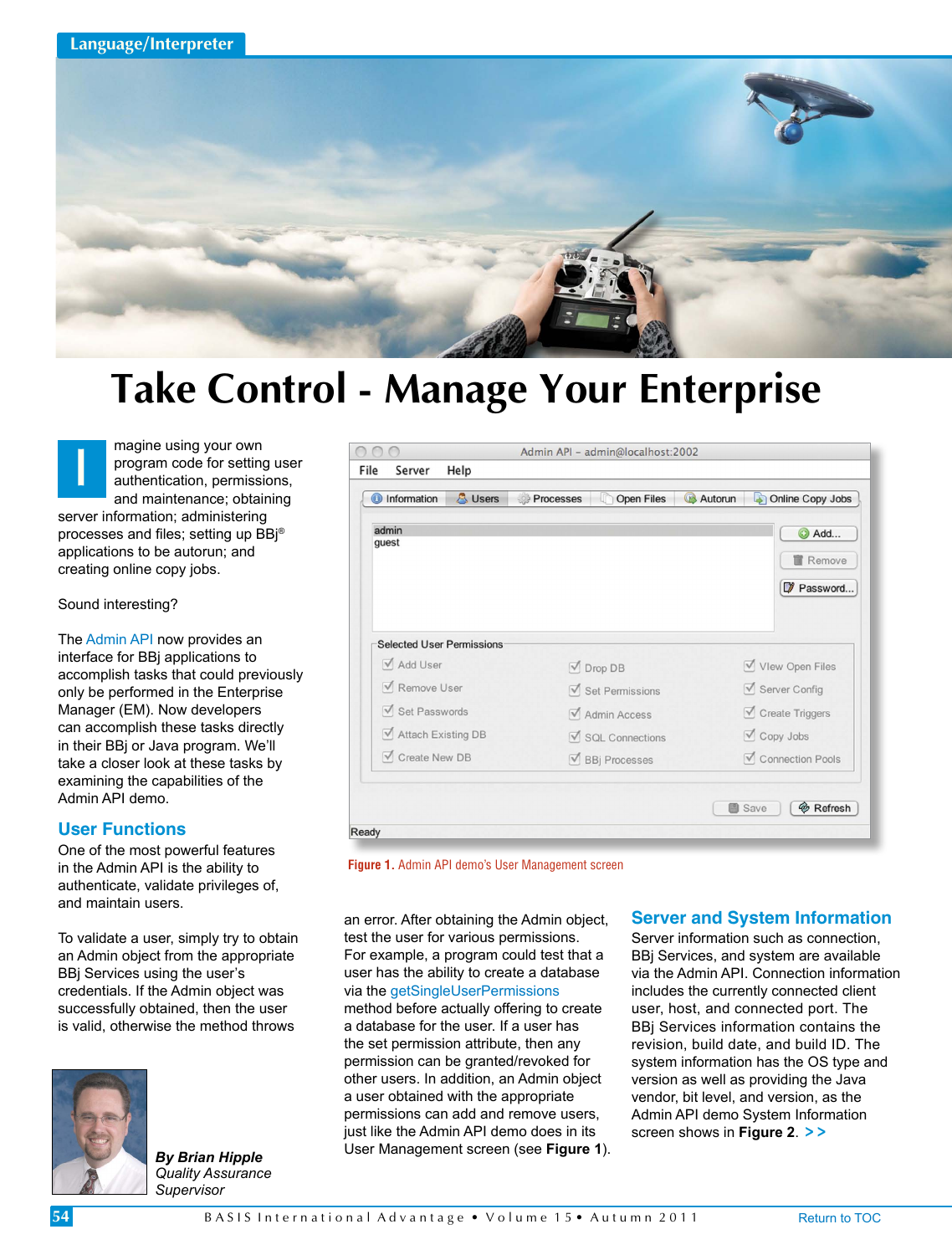

## **Processes**

One of the mostly widely used features in EM is the ability to view and sometimes terminate running BBj processes. This feature is now available to BBj applications, providing process information such as program name, user, current line listing, start time, and much more. Developers can obtain the call stack, which is invaluable when debugging an application. Processes shown in **Figure 3** are terminated by calling the [BBjAdmin](http://documentation.basis.com/BASISHelp/WebHelp/javadocs/com/basis/api/admin/BBjAdminBBjProcess.html)  [BBjProcess::terminate](http://documentation.basis.com/BASISHelp/WebHelp/javadocs/com/basis/api/admin/BBjAdminBBjProcess.html) method.

#### **Files**

The Admin API (see **Figure 4**.) provides a list of currently open files as well as an abundance of additional information such as the name, user, host, process id, extracts, advisory locks, etc. To close the files, use the [BBjAdminOpenFile::forceClose m](http://documentation.basis.com/BASISHelp/WebHelp/javadocs/com/basis/api/admin/BBjAdminOpenFile.html)ethod.

## **Autorun**

Autorun starts BBj programs when BBj Services starts and provides a way to invoke long-running BBj applications such as a service or daemon. Default settings for autorun programs include the config file, working directory, and user. In addition, autorun programs can have custom parameters or use the default **> >**